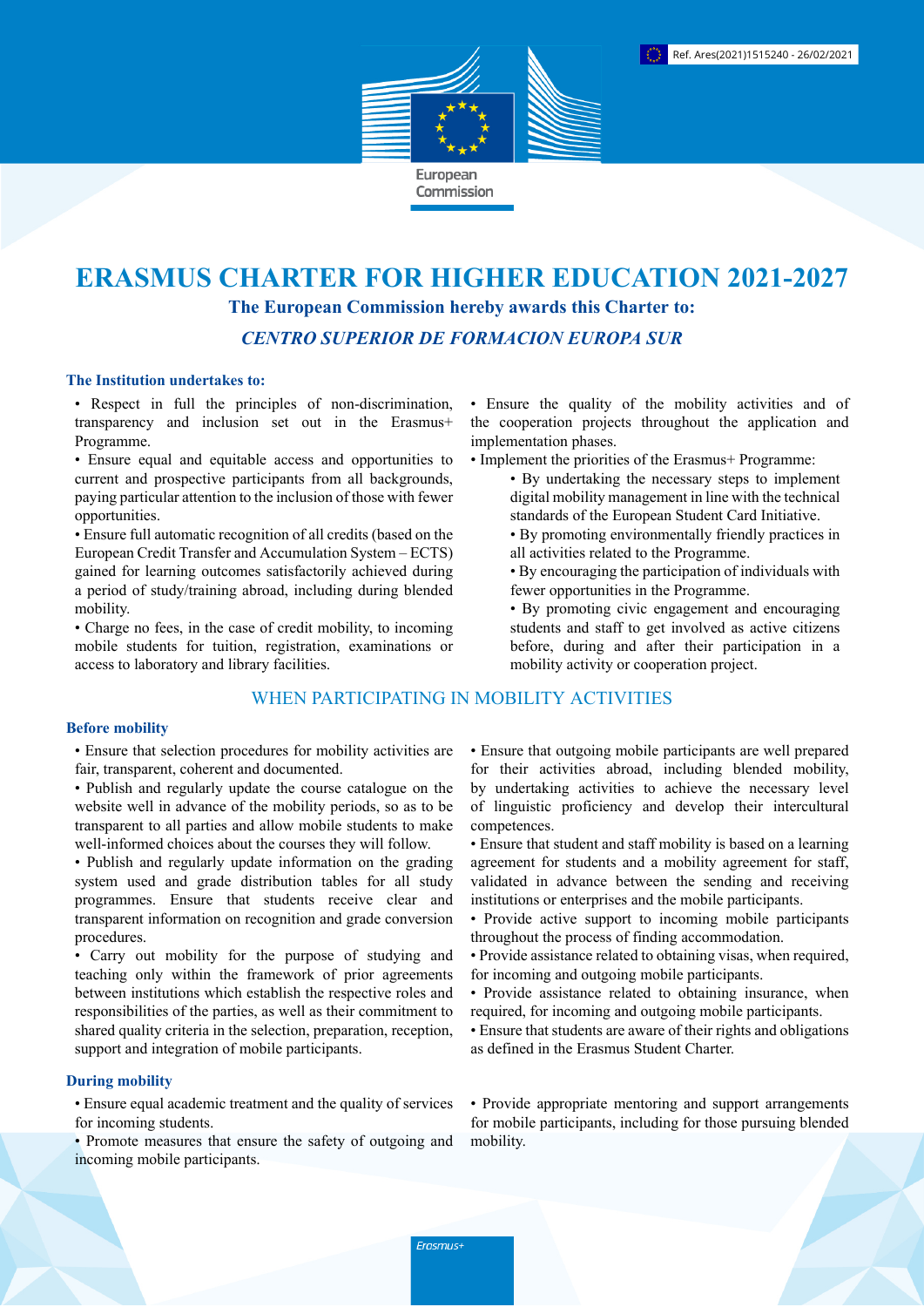• Integrate incoming mobile participants into the wider student community and in the Institution's everyday life. Encourage them to act as ambassadors of the Erasmus+ Programme and share their mobility experience.

#### **After mobility**

• Provide incoming mobile students and their sending institutions with transcripts of records containing a full, accurate and timely record of their achievements at the end of the mobility period.

• Ensure that all ECTS credits gained for learning outcomes satisfactorily achieved during a period of study/training abroad, including during blended mobility, are fully and automatically recognised as agreed in the learning agreement and confirmed by the transcript of records/traineeship certificate; transfer those credits without delay into the student's records, count them towards the student's degree without any additional work or assessment of the student and make them traceable in the student's transcript of records and the Diploma Supplement.

• Provide appropriate language support to incoming mobile participants.

• Ensure the inclusion of satisfactorily completed study and/ or traineeship mobility activities in the final record of student achievements (the Diploma Supplement).

• Encourage and support mobile participants upon return to act as ambassadors of the Erasmus+ Programme, promote the benefits of mobility and actively engage in building alumni communities.

• Ensure that staff is given recognition for their teaching and training activities undertaken during the mobility period, based on a mobility agreement and in line with the institutional strategy.

## WHEN PARTICIPATING IN EUROPEAN AND INTERNATIONAL COOPERATION PROJECTS

• Ensure that cooperation activities contribute towards the fulfilment of the institutional strategy.

• Promote the opportunities offered by the cooperation projects and provide relevant support to staff and students interested in participating in these activities throughout the application and implementation phase.

#### FOR THE PURPOSES OF IMPLEMENTATION AND MONITORING

• Ensure that the long-term institutional strategy and its relevance to the objectives and priorities of the Erasmus+ Programme are described in the Erasmus Policy Statement.

• Ensure that the principles of the Charter are well communicated and are applied by staff at all levels of the Institution.

• Ensure that cooperation activities lead to sustainable outcomes and that their impact benefits all partners.

• Encourage peer-learning activities and exploit the results of the projects in a way that will maximise their impact on individuals, other participating institutions and the wider academic community.

- Make use of the **ECHE Guidelines** and of the [ECHE Self-assessment](https://ec.europa.eu/programmes/erasmus-plus/eche/start_en) to ensure the full implementation of the principles of this Charter.
- Regularly promote activities supported by the Erasmus+ Programme, along with their results.
- Display this Charter and the related Erasmus Policy Statement prominently on the Institution's website and on all other relevant channels.

The Institution acknowledges that the implementation of the Charter will be monitored by the Erasmus+ National Agency and that the violation of any of the above principles and commitments may lead to its withdrawal by the European Commission.

| <b>Stamp</b> | Name and Signature of the Legal Representative |                                              |  |
|--------------|------------------------------------------------|----------------------------------------------|--|
|              | 24848046L                                      | Firmado digitalmente<br>por 24848046L MANUEL |  |
|              | <b>MANUEL MARTIN MARTIN (R: A92194844)</b>     |                                              |  |
|              | (R: A92194844)                                 | Fecha: 2021.03.22<br>08:39:47 +01'00'        |  |
|              |                                                |                                              |  |